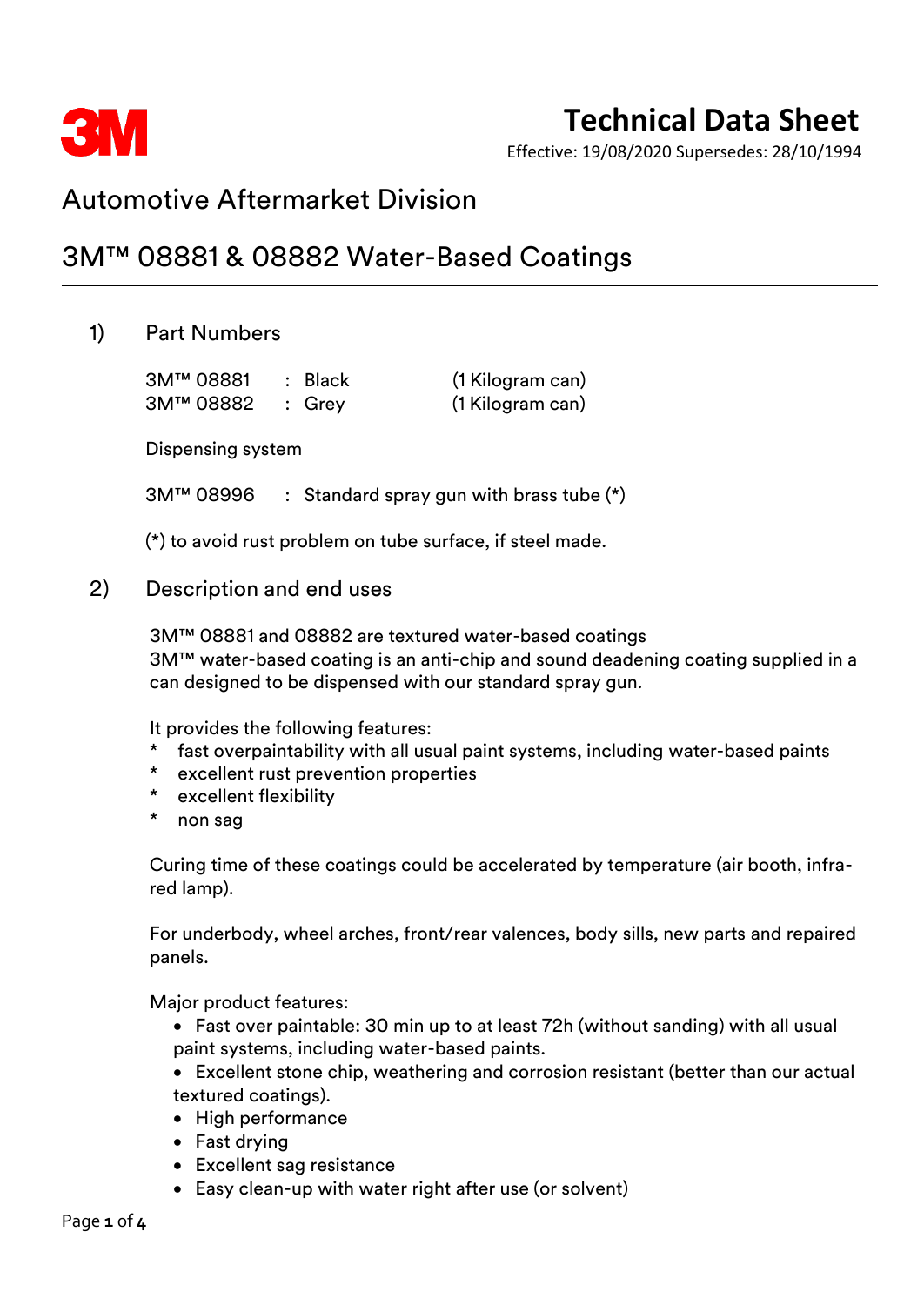

Effective: 19/08/2020 Supersedes: 28/10/1994

- High flexibility
- Labelling advantage (no flame and no cross on can)
- No solvent
- Water-based formulation
- Low odour
- Appearance: keep same texture after drying, no shrinkage.

### 3) Physical Properties

| <b>Base</b>            | Water based (Styren-Acrylonitrile resins)                                         |  |
|------------------------|-----------------------------------------------------------------------------------|--|
| Consistency            | Thick thixotropic paste                                                           |  |
| Colour                 | Grey and black                                                                    |  |
| Density                | 1.2 <sub>2</sub>                                                                  |  |
| Solids content         | 60 %                                                                              |  |
| <b>Tack Free Time</b>  | 60 minutes (typical at 23°C, 55 % RH - 200<br>microns)                            |  |
| Paint over time        | Final grey (or black) colour is obtained when<br>dried                            |  |
|                        | 30 minutes                                                                        |  |
| Temperature of         | $+5^{\circ}$ C to $+35^{\circ}$ C                                                 |  |
| application            | $-25^{\circ}$ C to $+70^{\circ}$ C                                                |  |
| Temperature resistance |                                                                                   |  |
| Storage conditions     | Cool dry place. Do not store below +05°C and<br>upper than $+35^{\circ}$ C.       |  |
| <b>Shelf life</b>      | 12 months under normal storage conditions<br>(+5/+35°C). Refer to mention on can. |  |

### 4) Directions for Use

1-Preparation

Surfaces should be free from dirt and oil Make sure the 3M™ 08996 applicator is clean, security holes free Screw the can to the gun and fixe air line

*Caution: Shake the can well before opening*

2-Typical Application with 08996

Use a pressure from 4 to 6 bars (55-80 PSI) Spray at a distance from 25 to 50 cm depending on the desired texture.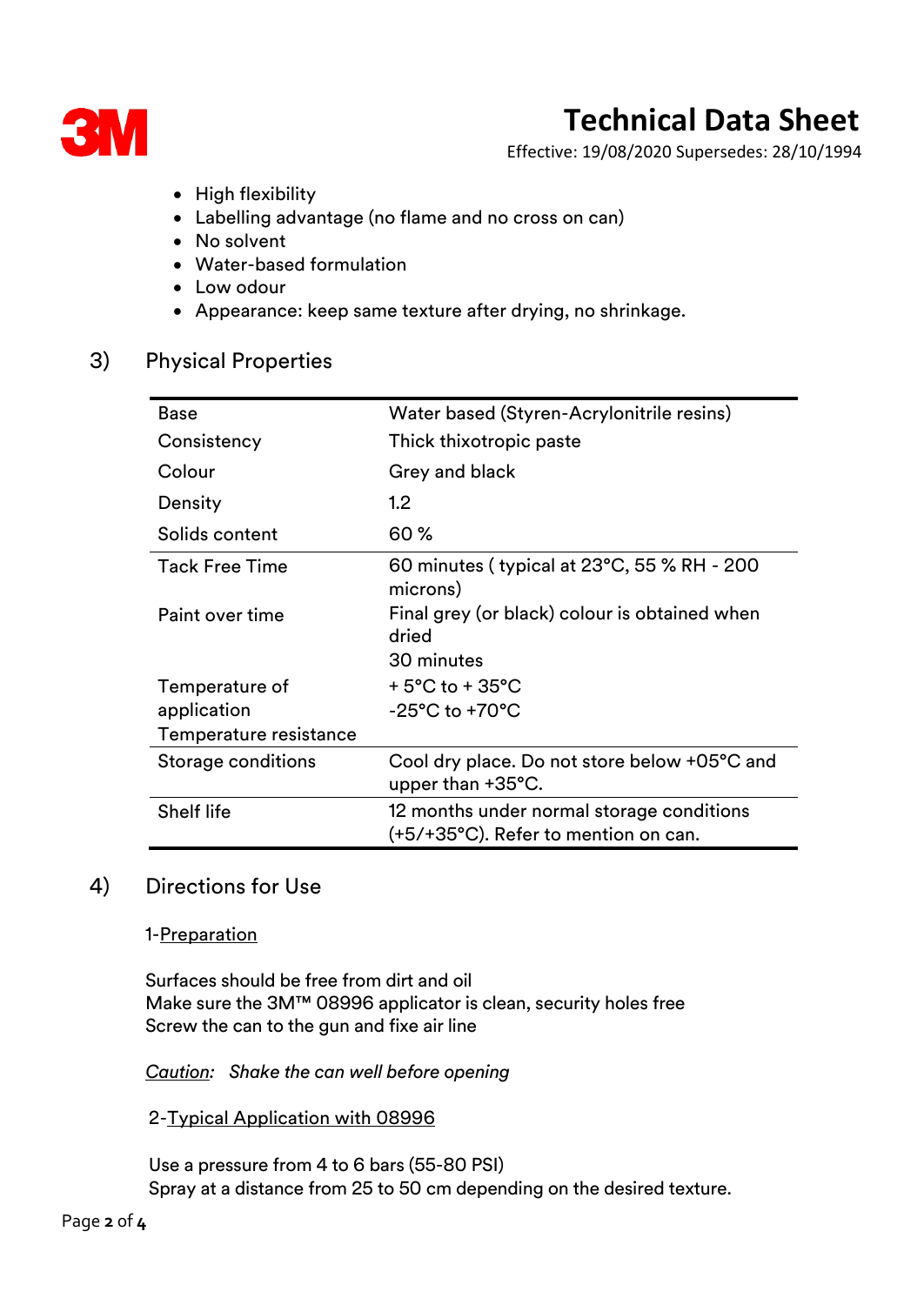

Effective: 19/08/2020 Supersedes: 28/10/1994

Note: Different types of texture can be achieved by adjusting the nozzle (the more closed the nozzle, the finer the texture), the air pressure/spray distance combination or the number of coats.

For many coats, allow the coating to dry for a couple of minutes Depending on the curing conditions (temperature, humidity,.) the coating should be overpainted with a primer when painting with water-based materials and after 1 to 3 hours drying.

Once dry can be overpainted directly.

#### 3-Typical Application with HGP System

Use a pressure from 1.5 to 2 to bar (20-30 PSI) Spray at a distance from 25 to 50 cm depending on the desired texture.

Note: Different types of texture can be achieved by adjusting the spray gun fluid control, set the fan control at ¼ from close. The air pressure/spray distance combination or the number of coats.

For many coats, allow the coating to dry for a couple of minutes Depending on the curing conditions (temperature, humidity,) the coating should be overpainted with a primer when painting with water-based materials and after 1 to 3 hours drying.

Once dry can be overpainted directly.

### 5) Storage

Store at room temperature. Rotate stock on a "first-in-first-out" basis. When stored at the recommended conditions in original, unopened containers, this product has a shelf life of

12 months. Use in a well-ventilated area.

#### 6) Safety

Please refer to the Material Safety Data Sheet or contact your local 3M™ Toxicology Department.

3M™ 08881 & 08882 Water-Based Coatings is designed FOR PROFESSIONAL INDUSTRIAL USE ONLY.